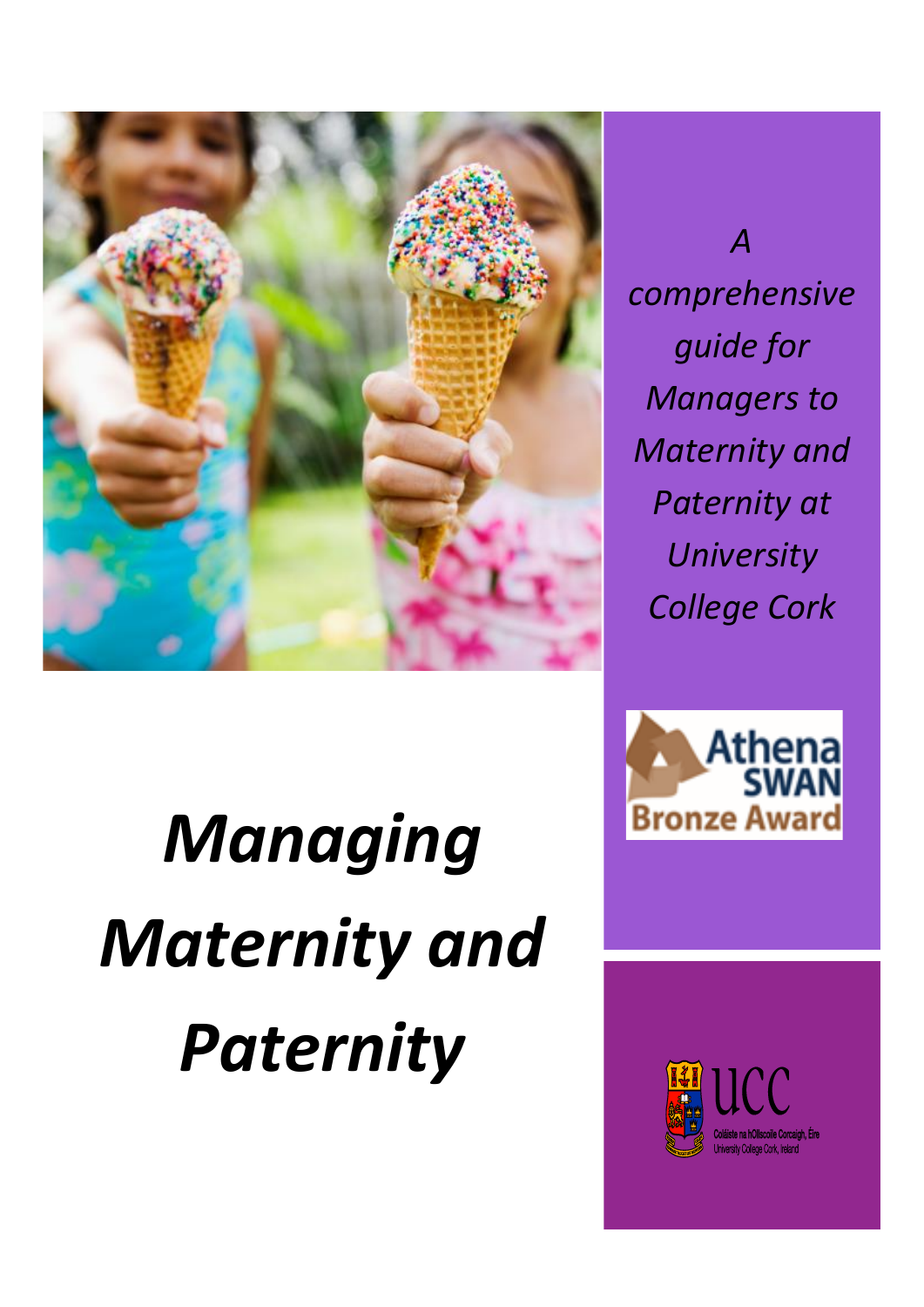This handbook has been developed to provide a comprehensive source of information for managers supporting colleagues who may be taking maternity or paternity leave.

As a major employer the University recognises the importance of supporting and retaining female staff who take maternity leave, and also the impact that taking time out of the workplace to raise a family can have on the careers of some women. We also appreciate the importance of supporting fathers in balancing work and family life. With this in mind, UCC has developed this guidance handbook of relevant policies and information that managers supporting staff in such circumstances should have to hand. As well as this comprehensive guide, on how best to comply with the relevant policies and how to support the initiatives designed to provide a positive environment for staff availing of family leave.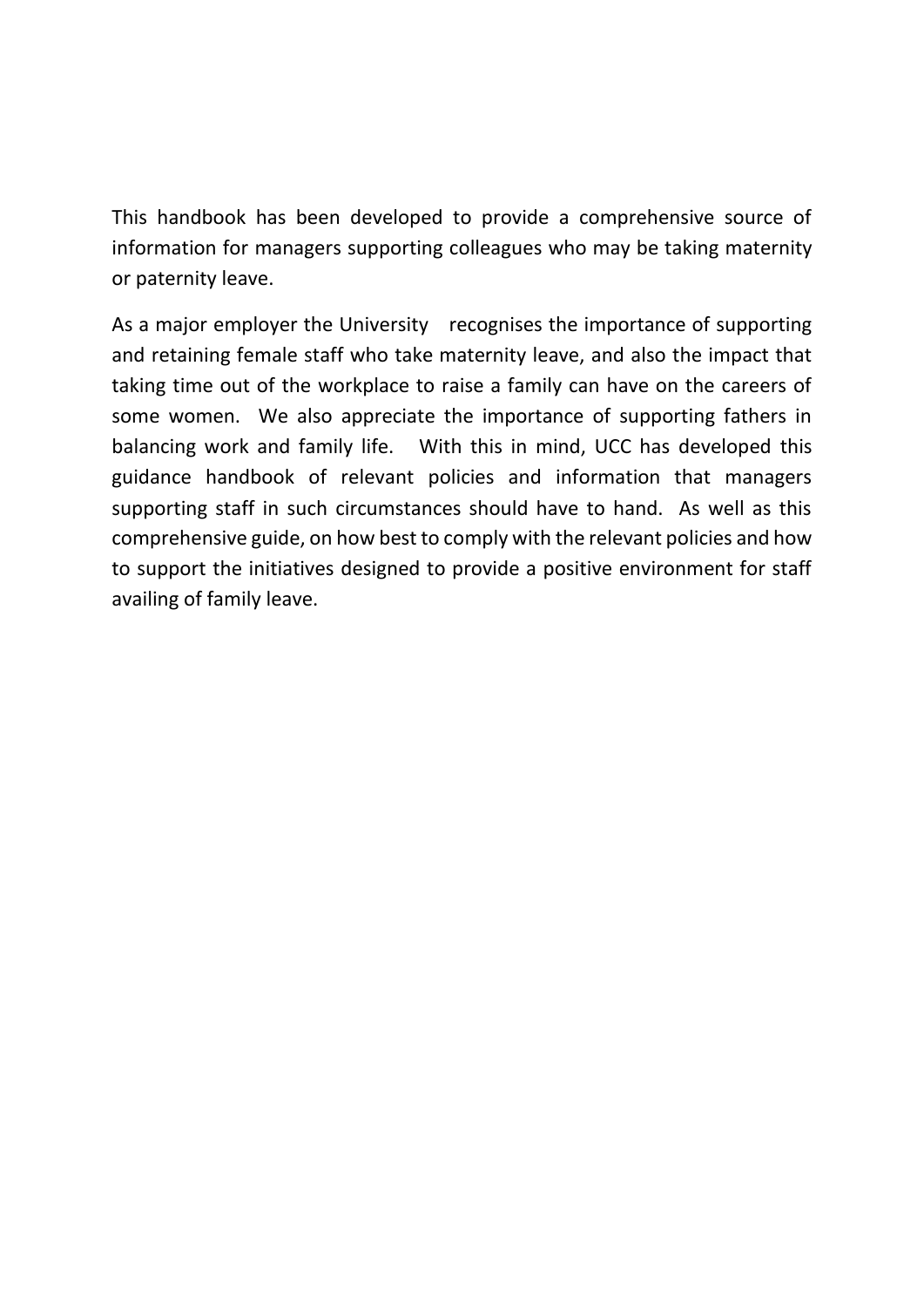### Table of Contents

#### **1. Planning for Maternity Leave**

- 1.1. Health and Safety
- 1.2. Legal Rights at Work
- 1.3. Antenatal Care
- 1.4. Formal Notification of Pregnancy
- 1.5. Maternity Leave Entitlement
- 1.6. Maternity Pay
- 1.7. Staff on Fixed Term Contracts
- 1.8. Externally Funded Staff
- 1.9. Planning Cover Arrangements
- 1.10. Sickness absences during pregnancy
- 1.11. Miscarriage and Stillbirths
- 1.12. Adoptive Leave

#### **2. Managing Maternity Leave Absence**

- 2.1. Pension
- 2.2. Holiday Entitlement
- 2.3. Contact during maternity leave
- 2.4. Keeping in Touch days
- 2.5. Promotion and Progression Procedures for Academic Staff
- 2.6. Extension of Maternity Leave in the event of Premature Birth

#### **3. Return to Work**

- 3.1. Return Notification Arrangements
- 3.2. Supporting transition to the workplace
- 3.3. Breastfeeding

#### 4. **Supports for Parents at Work**

- 4.1. Maternity Connection
- 4.2. Maternity Coaching
- 4.3. Parking
- 4.4. Mentoring
- 4.5. University Crèche
- 4.6. Returners Scheme for Academic Staff
- 4.7. Work and family Initiatives
- 4.8. Flexible Working
- 4.9. Carers Leave
- 4.10. Parental Leave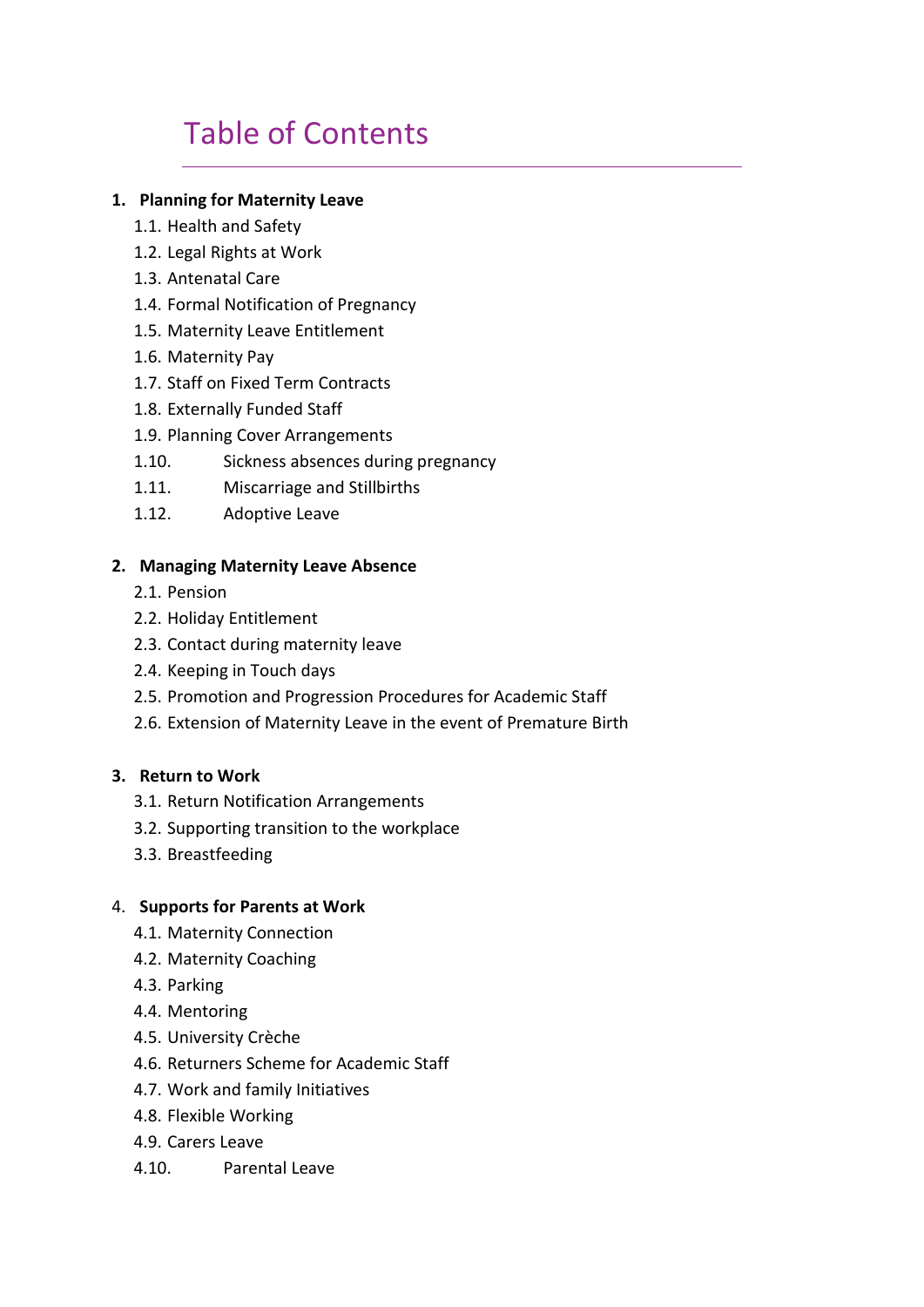- 4.11. Paternity Leave
- 4.12. Parent's Leave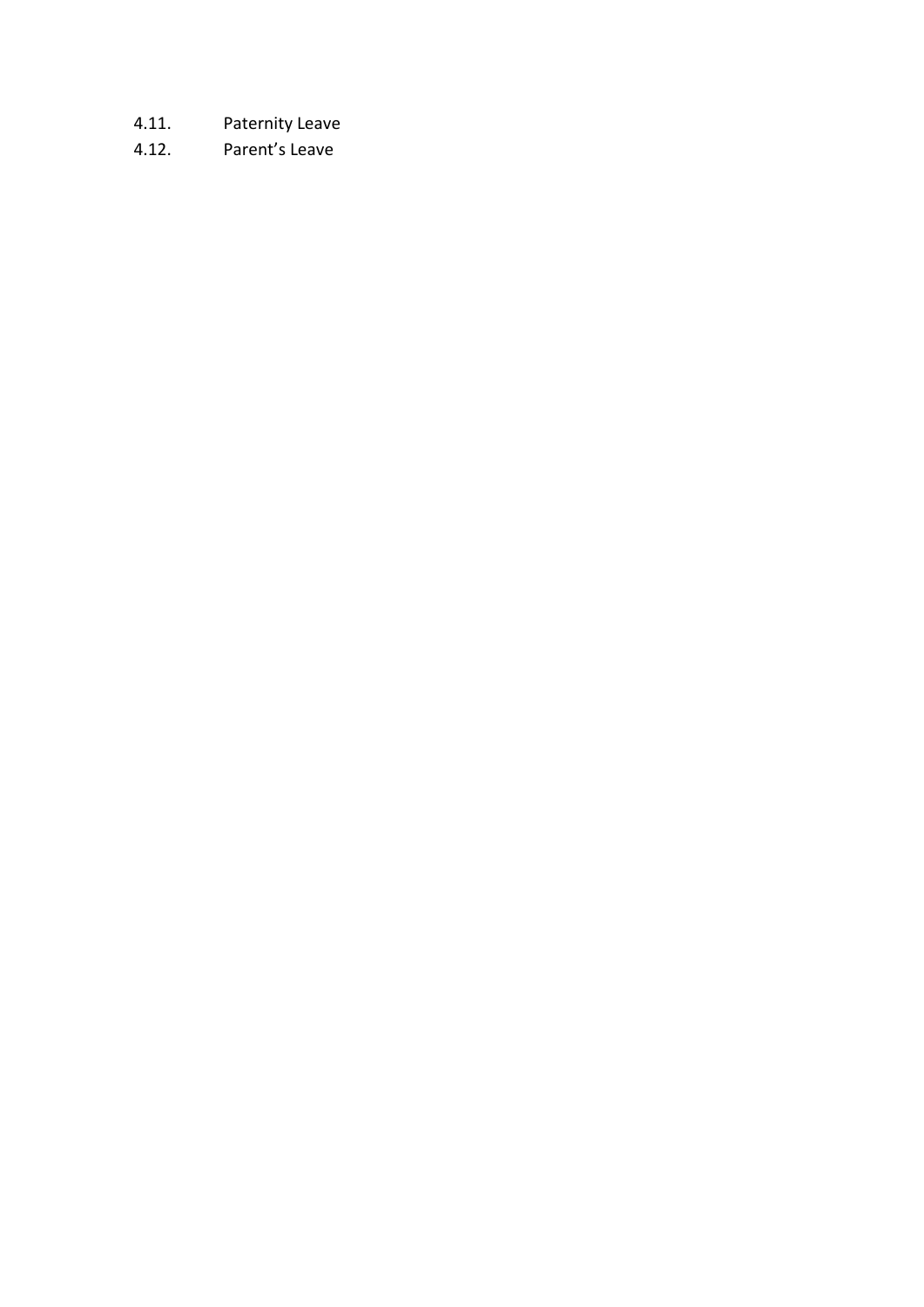# 1. Planning for Maternity Leave

This section of the Handbook covers issues that you as a manager need to be aware of and it highlights various actions that you will need to take. There are certain key legal rights and responsibilities that an employer and an employee have towards each other which apply as soon as the employer knows that the employee is pregnant. It is in the interest of all parties that the employee is able to notify her line manager well in advance and early dialogue enables both parties to start planning for the maternity leave period.

#### 1.1. HEALTH AND SAFETY

In the workplace there may be risks that may affect new and expectant mother's health and safety and that of their unborn child. There are specific regulations that require the University as an employer to protect the health and safety of new and expectant mothers.

Under Safety, Health and Welfare at Work Act 2005 Pregnant Employees Regulations, a risk assessment/job assessment must be conducted at departmental/school level in relation to the impact of work on the person/unborn child and retained on school/departmental records. Upon confirmation of pregnancy, HR will issue the employee with a copy of UCC's Pregnancy Job Risk Assessment Form. This must be completed in conjunction with your member of staff and submitted to the Health and Safety Office.

The Health and Safety Office will submit the completed form to the University Occupational Health Physician who will advise if any modifications are required to the work activities during pregnancy or whilst nursing a new born child. The staff member may also be entitled to Health & Safety Leave if they are exposed to certain risks in the workplace during pregnancy or while breastfeeding. During this leave the staff member may be entitled to Health & Safety Benefit which is a weekly payment for women who are granted Health & Safety Leave under the Maternity Protection Act, 1994. For more information please consult the Maternity Leave Policy and your departmental/school safety advisor.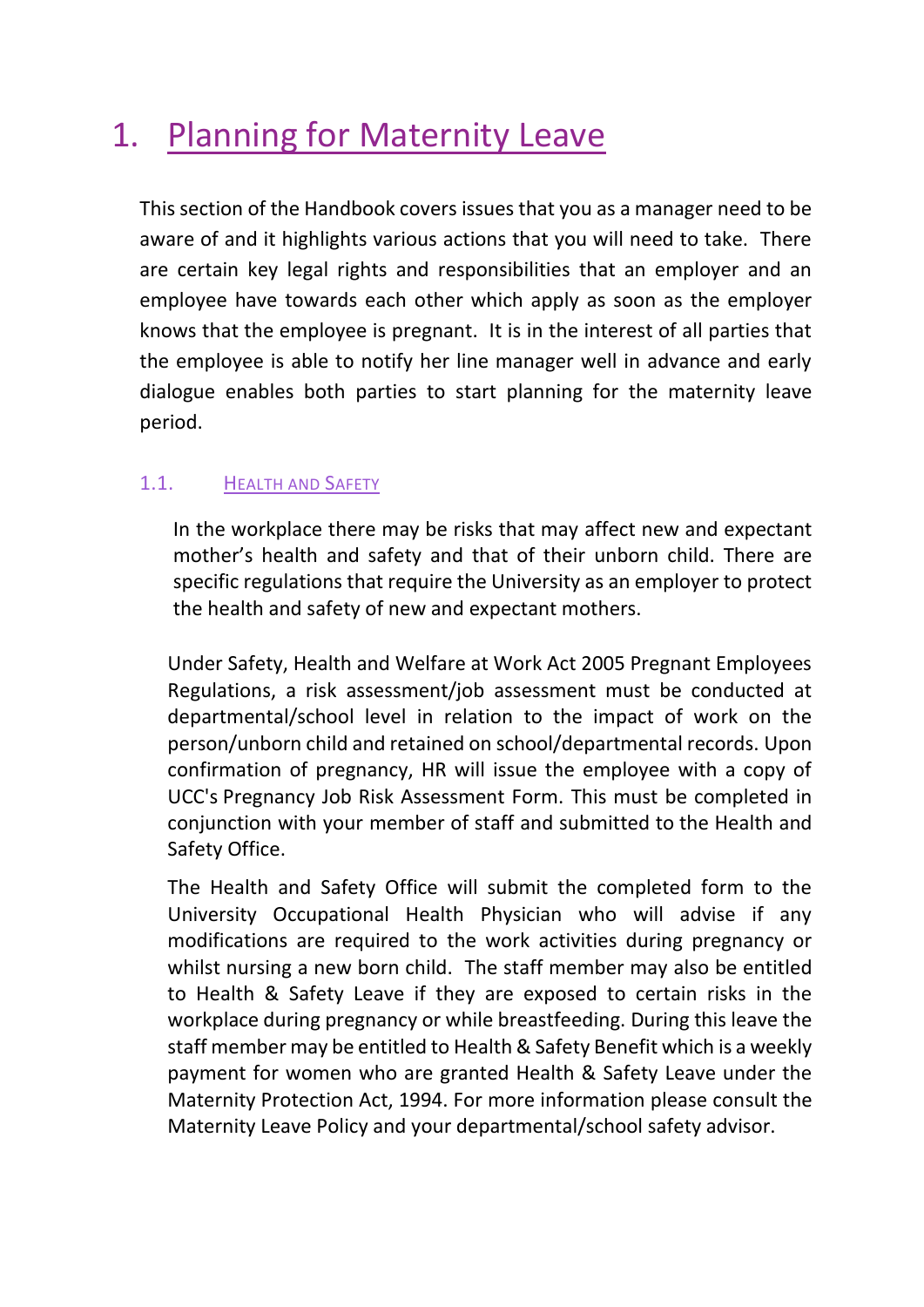#### 1.2. LEGAL RIGHTS AT WORK

Pregnancy is not an illness and an employee does not suddenly become less capable of doing her job. The two main acts that protect women during pregnancy and maternity are the Maternity Protection Acts, 1994 and 2002 and the Employment Equality Acts 1998 and 2004. During Pregnancy the employee should receive:

- 1. The same work duties and responsibilities, unless changes arise from unrelated restructuring of work activity or adjustments that are necessary for her health and safety
- 2. Paid time off to attend antenatal appointments
- 3. The same training and promotional opportunities as other staff
- 4. The health and safety risk assessment
- 5. Access to the usual contractual sick pay arrangements for any pregnancy related absence

#### 1.3. ANTENATAL CARE

All pregnant employees, irrespective of service, have a statutory right to reasonable paid time off to attend appointments for ante-natal and postnatal care once accompanied by a certificate to confirm appointments. As far as is reasonably possible, these appointments should be made at times that cause least disruption to the employees work schedule.

Fathers are entitled to paid leave to attend two ante-natal classes, immediately prior to the birth. The same evidence of attendance will be required, as is currently required for mothers.

#### 1.4. FORMAL NOTIFICATION OF PREGNANCY

The employee must inform both you as their manager, and Human Resources in writing before the end of the 15<sup>th</sup> week before the baby's due date, of the date they intend to commence maternity leave. The employee will apply to the Department of Human Resources for maternity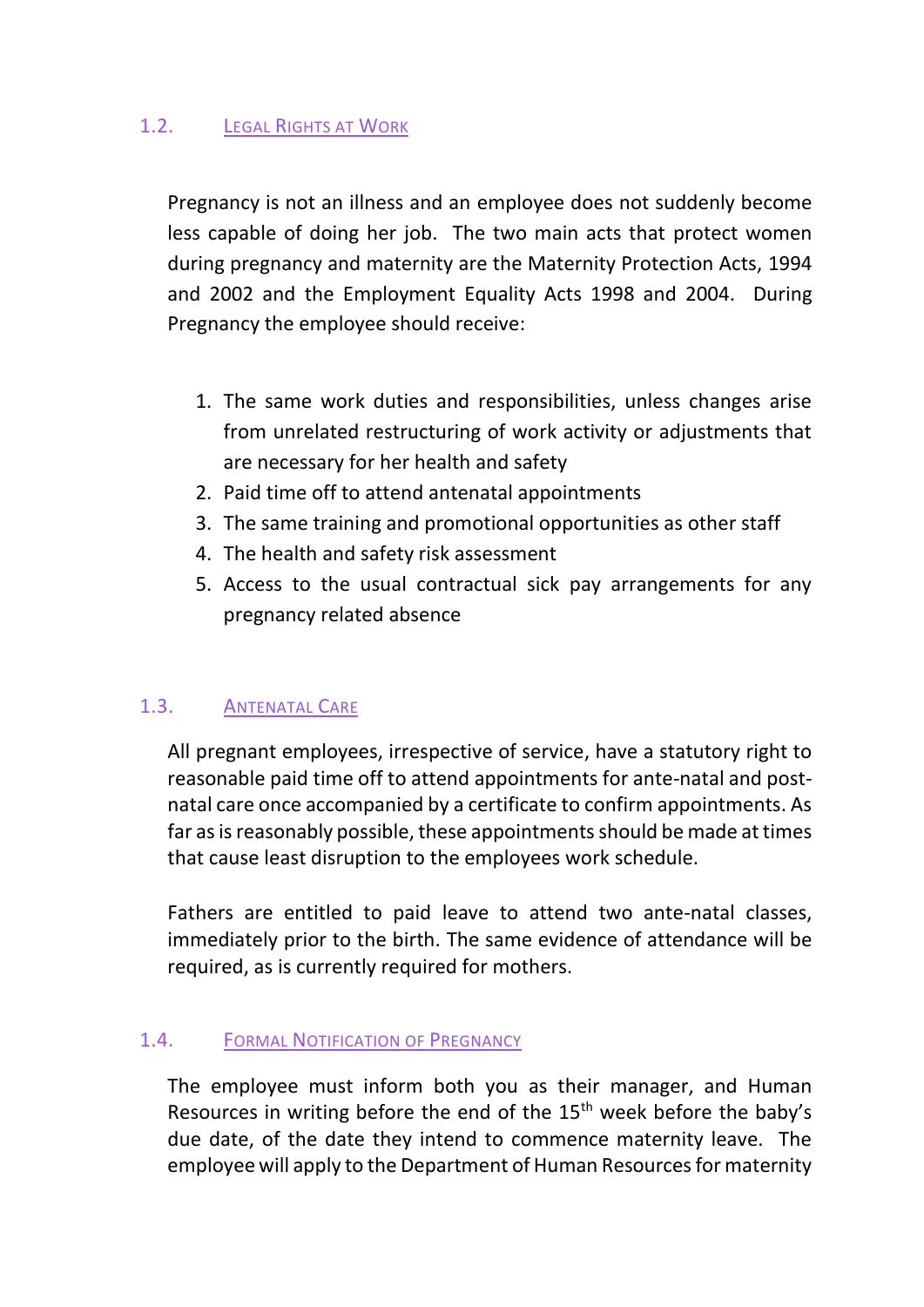leave using an Application for Maternity Leave Form ML1. A certificate from their doctor must be attached to the leave form. The certificate must confirm the pregnancy and specify the expected week of birth. If the employee gives birth before the maternity leave commences, she must inform you as soon as is practicable and maternity leave will then automatically start on the date after the baby's birth date.

#### 1.5. MATERNITY LEAVE ENTITLEMENT

Under the maternity legislation all women are entitled to 42 weeks maternity leave. Payment of maternity leave may be sourced both from the Department of Social Welfare and/or the University. The 42 week entitlement is divided into 26 weeks paid and an additional 16 weeks unpaid. Entitlements to paid leave and unpaid leave are outlined in the Universities Maternity Leave Policy.

#### 1.6. MATERNITY PAY

If the staff member pays Class D PRSI they may be granted full pay from the University whilst on maternity leave. If a staff member pays Class A1 PRSI, you must fill in the MB1 form and MB2 form is completed by the Dept of Human Resources. Both forms need to be returned directly to:-

> Maternity Benefit Section, Social Welfare Services, McCarter's Road, Buncrana, Co. Donegal.

The standard amount of Є245.00 will be deducted from salary for 26 weeks. The maternity benefit payment will be sent directly to the staff member's bank account. For further information please consult the Maternity Leave Policy.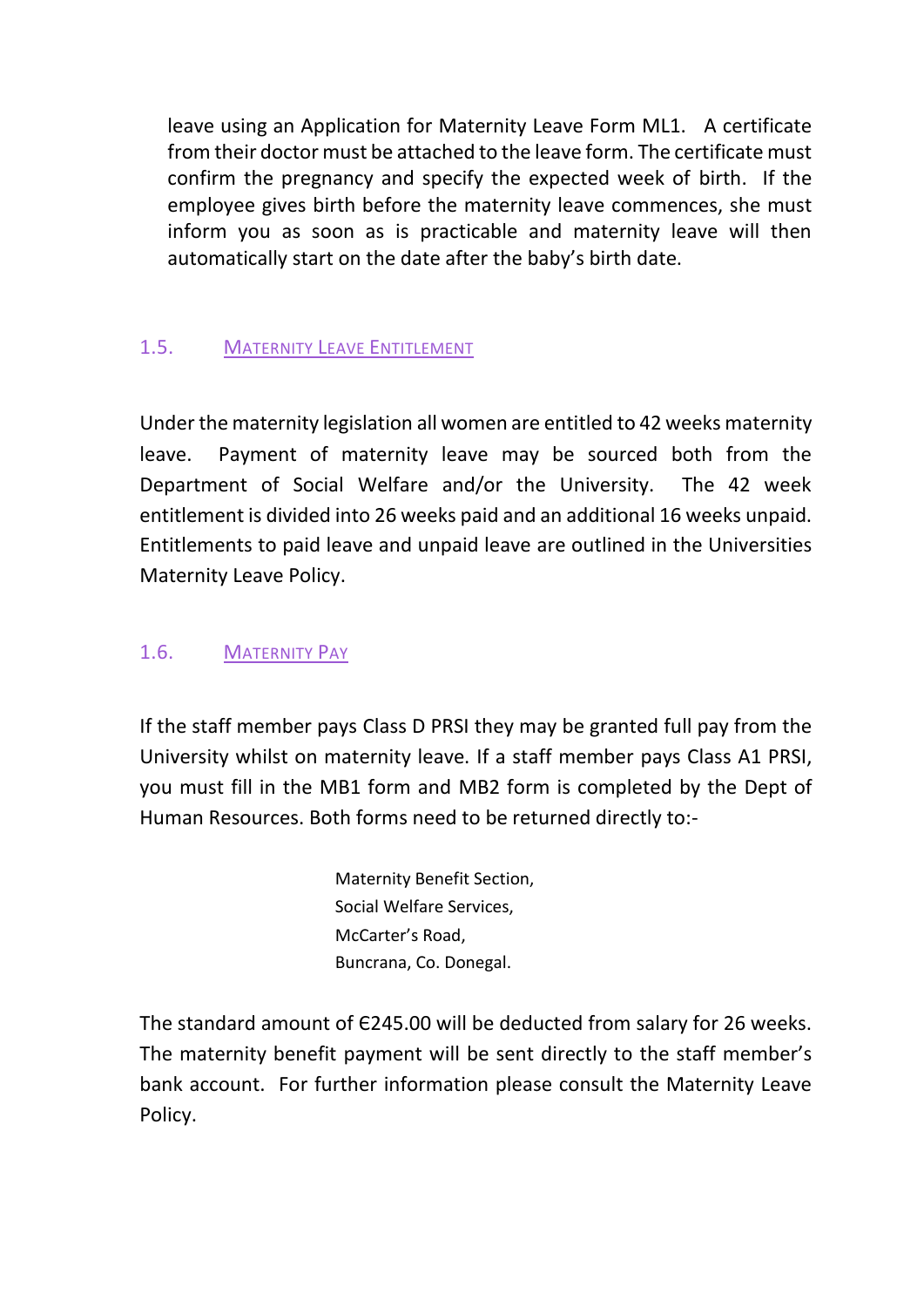#### 1.7. STAFF ON FIXED TERM CONTRACTS

If the employee's contract of employment is due to expire during her maternity leave you should consider whether or not it is possible at this stage to extend her fixed term contract. If it is possible to do so, the contract should be extended accordingly at the earliest opportunity. If circumstances are as such that an extension of contact is not possible, or if this is not yet known, the individual's entitlement to maternity benefits will depend on where the dates of maternity leave fall in relation to her fixed term contract end date. For specific advice relating to these cases please contact your HR Business Manager.

#### 1.8. EXTERNALLY FUNDED STAFF

Different funding bodies have different policies regarding maternity leave. Some provide additional funds to cover the cost of maternity leave and others do not. Depending on various factors such as the nature of the project, the stage it is at, the post holder's role in the project, and the funding body's own policy, options may include obtaining the funding body's permission to extend the project end date, and the post holder's contract accordingly. Additional funding may or may not be provided to cover this but if the funding body will not provide additional funds the University will meet the costs of the employee's maternity leave if they qualify for same. As the line manager you must explore all cover options as outlined in t section 1.9 below.

Given the potential complexities of the different arrangements that might apply, you should contact the funding body directly to investigate further and also discuss with the employee concerned at the earliest stage possible. You should also discussthis with the HR Research Officer or your HR Manager who will be able to provide advice regarding options for cover arrangements. It is important that any revision to the existing budget or end date of the research grant is clearly established so that internal systems may be updated. It is therefore necessary to inform Research Accounts of any arrangements that you may have agreed with the funding body.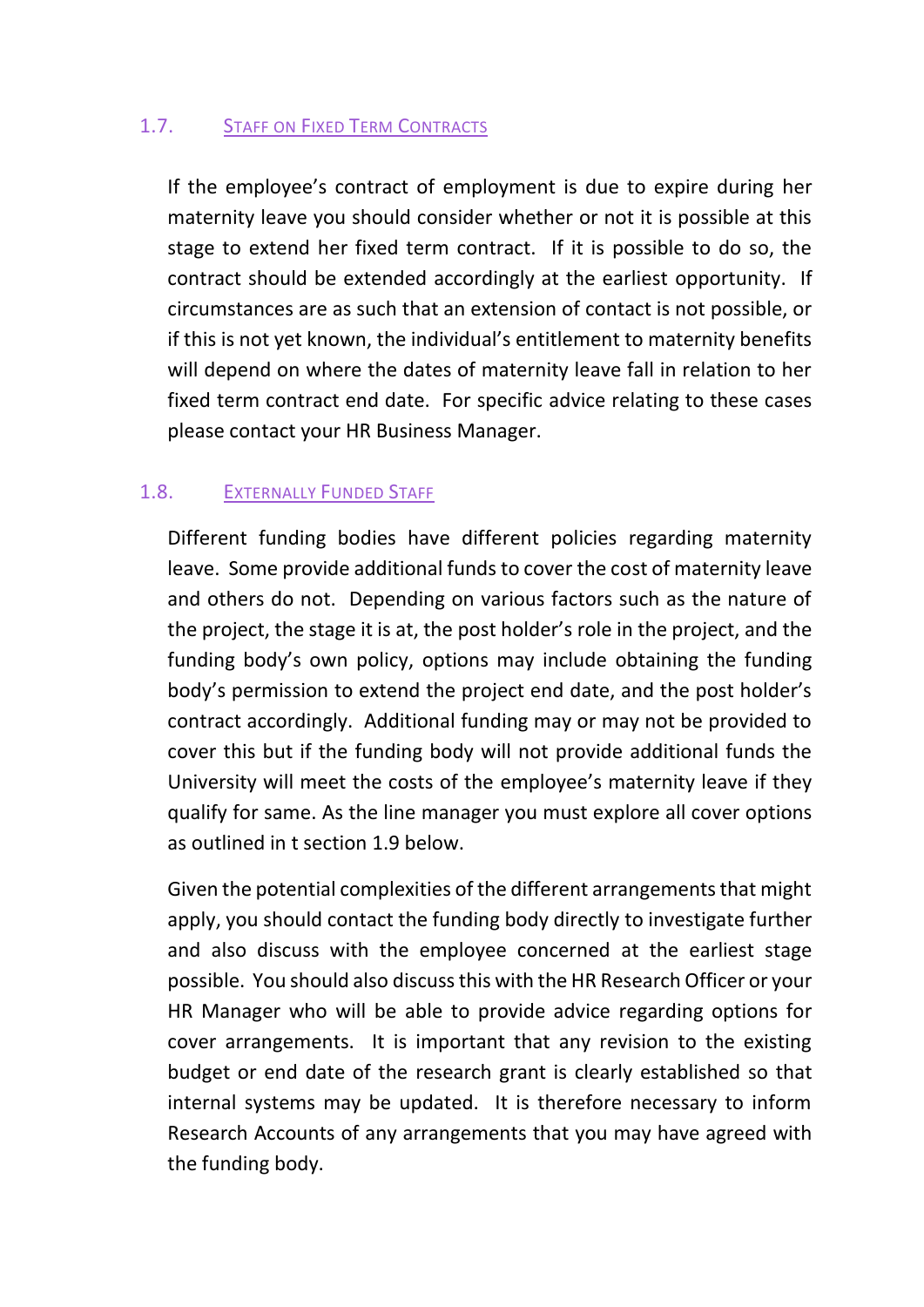#### 1.9. PLANNING COVER ARRANGEMENTS

When assessing and planning cover arrangements, as the manager, you will need to review the employees role and the timing of the maternity leave and evaluate if it is necessary to put arrangements in place to cover the work in her absence. There are various options available to you which should be considered within the parameters of operational needs and these options should be discussed with your HR Business Manager.

#### • **Review and reorganisation of activities among existing staff**

As a manager you may find it possible to reorganise activities among existing staff. This can be a good way of providing existing staff with useful career development opportunities and for them to experience work at a higher level. However it is important to ensure that access to such opportunities is made available to all appropriate staff within the team and that an overview of activity is undertaken to ensure reasonable workloads.

#### • **Temporary replacement at a different level for the duration of the maternity leave**

If, due to the nature of the role and current operational need, it is decided that only some aspects of the role need to be covered, it may be necessary to draw up a new job description. If the differences are significant enough then the post may be filled at a lower grade. The normal recruitment processes would apply.

#### • **Short-term temporary staff for key periods**

Following your assessment you may decide that cover is only needed for certain short time key periods, therefore temporary replacement may be organised just to cover key periods during the maternity leave even on an ad hoc basis.

#### • **Part-time Assistant Lecturers**

It may be appropriate to cover academic teaching by engaging an individual or individuals on a part-time assistant lecturer contract. For more information see the HR Website.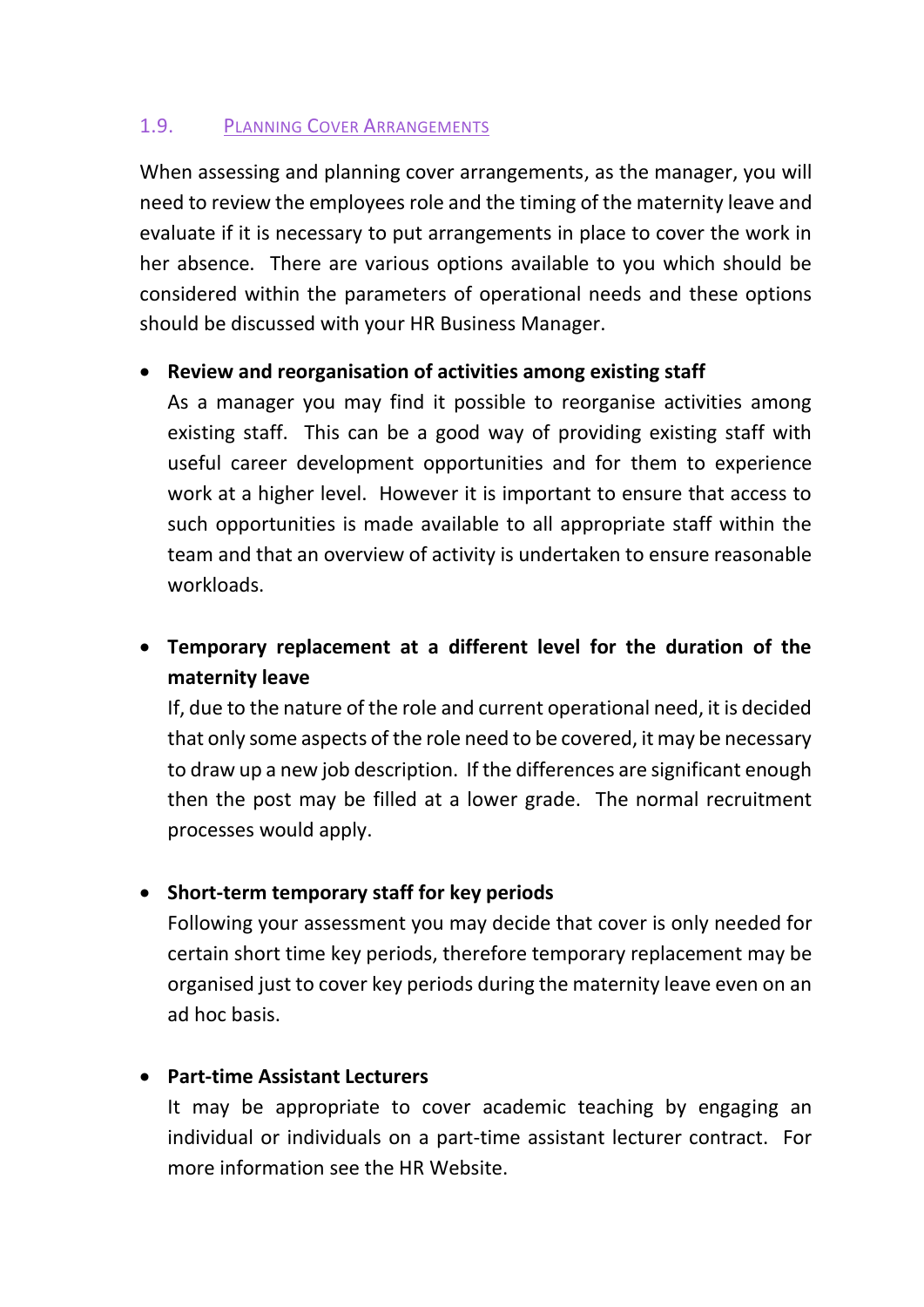#### • **Temporary 'like for like' replacement for the duration of the maternity leave.**

If there is a need to cover the whole role for the entire period of absence Form PF3 will need to be completed which identifies the rationale for the arrangements being proposed and the costs involved. This proposal will require approval from the Head of College/Central Unit. The fixed term appointment will be for the duration of the maternity leave only and may be replaced through the normal recruitment processes.

In January 2016 the University Management team approved the following policy regarding the cover for maternity leave where it is deemed necessary to replace the staff member on a part-time or whole-time basis.

- 1. **Academic staff** to be replaced on an hourly rate payment basis.
- 2. For **administrative/support staff full backfill cover** to be reinstated as an option as follows:
	- o 2016 Sept. 2017: increase from 50% cover (currently available) to 75% cover.
	- o From Sept. 2017: increase from 75% to 100% cover
- 3. For **researcher staff full backfill cover** (where not already provided by funder) to be introduced as follows:
	- o No change in 2016.
	- o From Sept 2017: pilot in SEFS only.
	- o From Sept. 2018, review pilot, strategy in place for roll-out across all Colleges.

#### 1.10. SICKNESS ABSENCES DURING PREGNANCY

Arrangements for taking sick leave and an employee's entitlement to sick pay continues as normal during pregnancy. Once an employee's maternity leave begins any entitlement to sick leave will cease as it is not possible to qualify for sick pay while on maternity leave.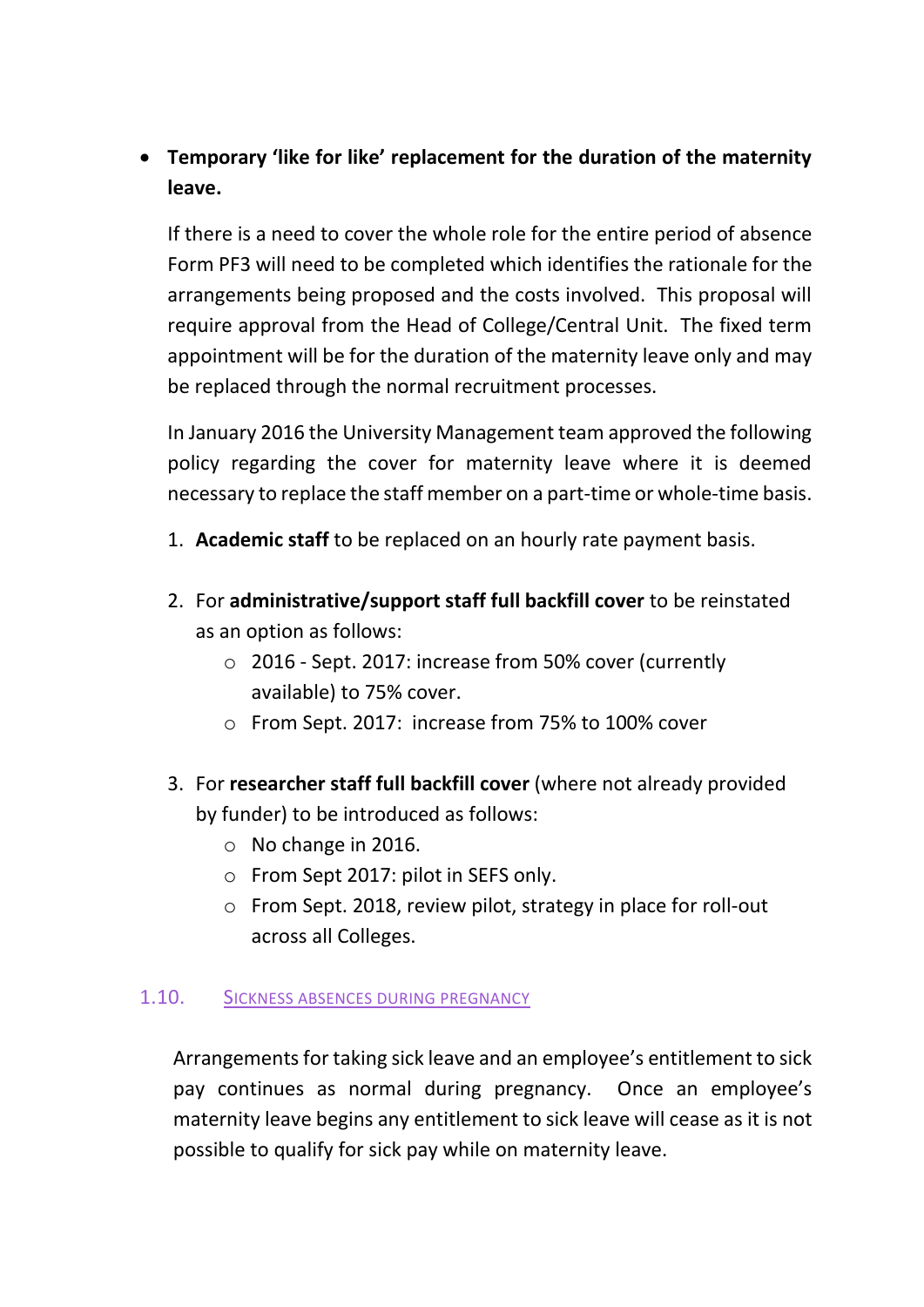#### 1.11. MISCARRIAGE AND STILLBIRTHS

If the baby is stillborn during the first 24 weeks of pregnancy (legally defined as miscarriage), the employee will not be eligible to receive maternity benefits. In these circumstances any absence would be treated as sickness absence. If the pregnancy ends in stillbirth after 24 weeks of pregnancy, the employee will be entitled to receive maternity benefits in exactly the same way as had the baby been born alive.

If the baby is born at any stage of the pregnancy and later dies the employee will remain entitled to receive her maternity benefits. Managers should contact their HR Business Manager who will be able to provide specific advice and support on a case-by-case basis.

Managers and staff may also wish to note that the University provides a free and confidential Employee Assistance Programme. For more information please see the HR Website. https://www.ucc.ie/en/hr/

#### 1.12. ADOPTIVE LEAVE

If an employee is adopting a child and has been identified as the primary carer they may be entitled to take up to 40 weeks adoption leave. The employee must inform you as their Line Manager in writing of the pending adoptive leave as soon as is practicable, but no later than fifteen weeks' before the commencement of adoptive leave. For practical reasons, it is desirable that employees provide as much notice as possible so that appropriate arrangements can be made, vis-à-vis, workload distribution or replacement. The employee applies to the Department of Human Resources for adoptive leave using an Application for Adoption Leave Form AL1. A certificate of placement must be submitted to the Department of Human Resources as soon as is reasonably practicable, but no later than four weeks after the placement. For further information please consult the university's Adoptive Leave Policy.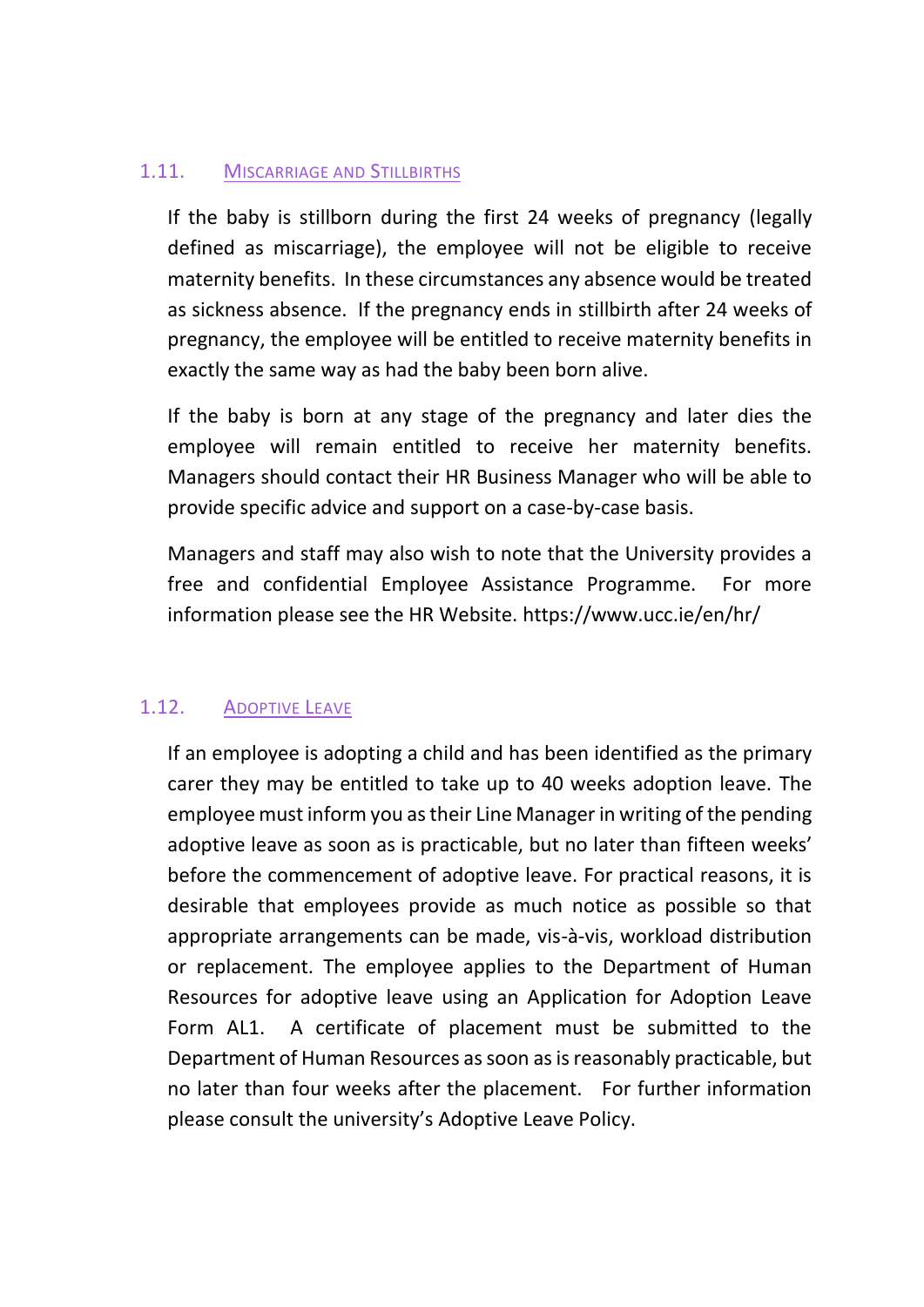#### 2.1. PENSION

While on maternity leave employees will continue to be a member of the relevant pension scheme. During the paid maternity leave their service will be reckonable. If they avail of the additional unpaid maternity leave this will not be reckonable for superannuation. Therefore this absence will not count as service.

#### 2.2. HOLIDAY ENTITLEMENT

Employees will accrue annual leave during paid and unpaid maternity leave. They will also be entitled to public holidays that fall during the 26 week period of paid maternity leave and these will be added to the end of the period of maternity leave. If the staff member is availing of additional unpaid maternity leave they will be entitled to annual leave and payment of public holidays which fall within the period of unpaid maternity leave.

#### 2.3. CONTACT DURING MATERNITY LEAVE

Before the employee starts her maternity leave it is recommended that you meet with her to discuss and agree arrangements for maintaining reasonable contact during the maternity leave period. Communication during the maternity leave period is encouraged since this makes it easier for both parties when the time comes for the employee to return.

#### 2.4. KEEPING IN TOUCH DAYS

While on Maternity Leave employees are entitled by agreement with you as their Head of School/Department/Unit to work for a maximum 3 Keep in Touch Days (KIT) for which they would be paid. The type of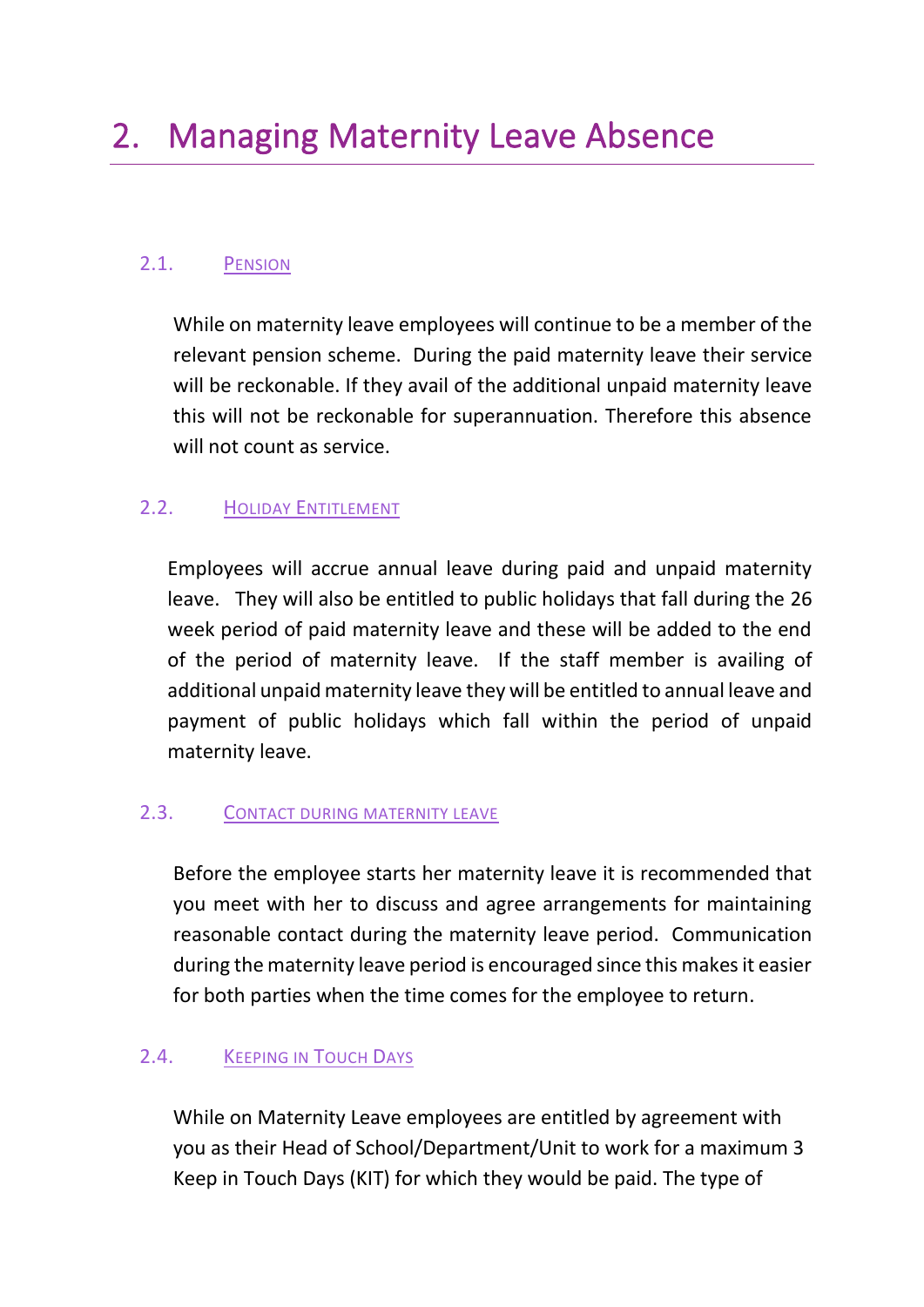work undertaken is a matter for agreement between both parties – the days may be used for any activity which would ordinarily be classed as work under the contract of employment.

#### 2.5. PROMOTION AND PROGRESSION PROCEDURES FOR ACADEMIC STAFF

The University's Promotion and Progression Policies for academic staff provide specific guidance on how to deal with periods of maternity leave. Assessment of individual cases must be based on the assumption that during the paid maternity leave period the employee would have continued to produce work at the quality and rate that she had been producing immediately prior to taking paid maternity leave. Any additional unpaid maternity leave will be disregarded when considering output and quality of work.

#### 2.6 Extension Of Maternity Leave & Benefits In The Event Of Premature Births

From 1st October 2017, the period for which maternity benefit is paid is being extended in cases where a baby is born prematurely. The extended period of benefit will be equivalent to the duration between the actual date of birth of the premature baby and the date when the maternity leave was expected to commence (i.e. ordinarily two weeks before the expected date of birth). This new measure, which takes effect for premature babies born on or after Sunday, 1st October, will increase the duration of maternity leave and the associated maternity benefit to be paid in cases where a baby is born prematurely.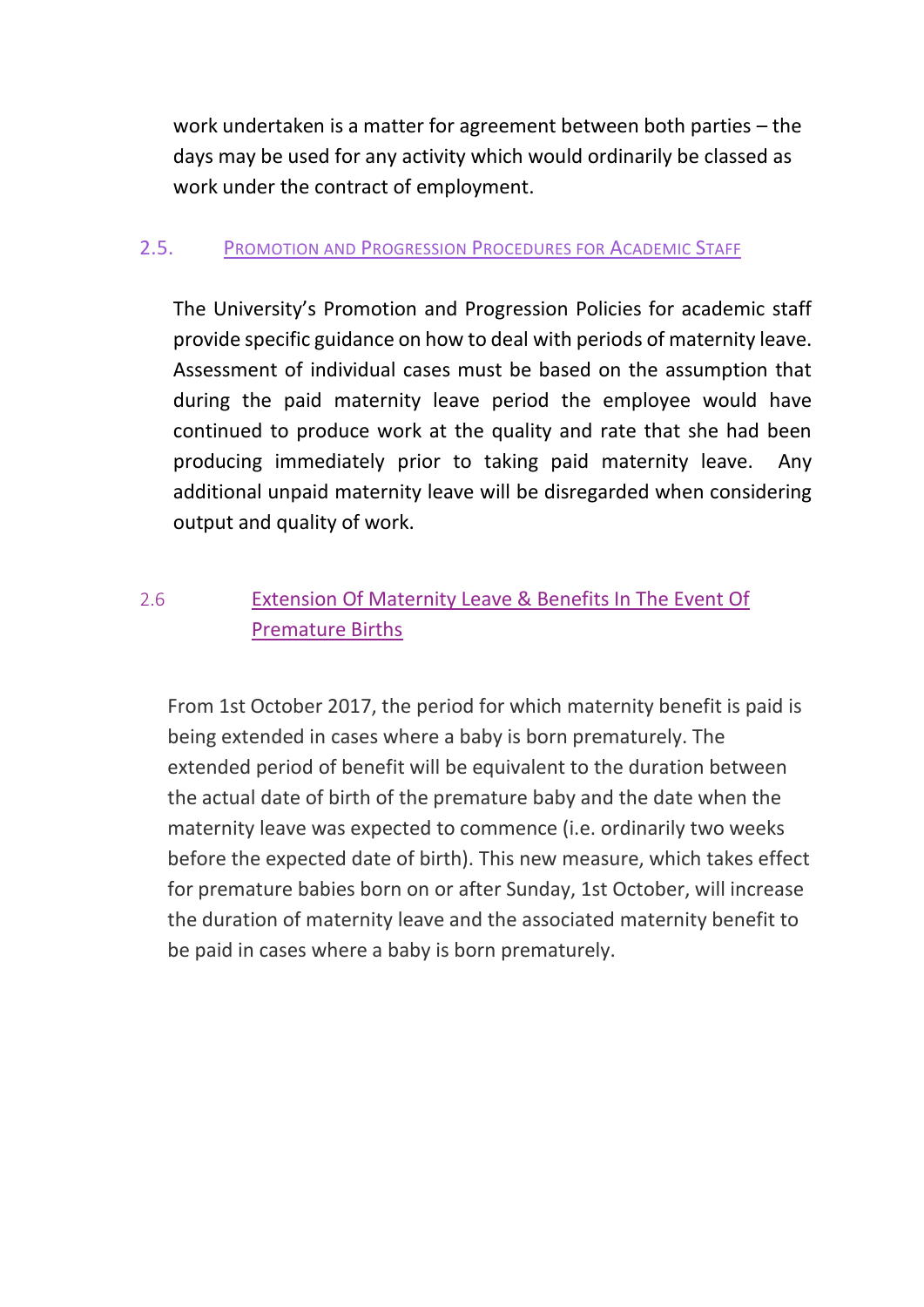# 3. Returning to Work

#### 3.1. RETURN NOTIFICATION ARRANGEMENTS

Where the employee provides an expected return date at the point at which she goes on maternity leave, it will be assumed that she is returning on that date. The employee will be automatically reinstated on the payroll at that point unless notification of a new return date is received. If the employee wants to change her return to work date she must give at least four weeks' notice in writing of her new intended date of return.

#### 3.2. SUPPORTING TRANSITION TO THE WORKPLACE

It can be difficult returning to work after a lengthy period out of the workplace. Managers are encouraged to hold a one-to-one meeting with the employee as soon as is practicable although preferably on her first day back in the office. It is also advisable to ensure that careful consideration is given to workload i.e teaching loads, new tasks, meetings etc during the first few weeks back at work so the individual does not find herself overloaded on her initial return.

#### 3.3. BREASTFEEDING

The provision for women to breastfeed at work was brought into effect on the 18th October, 2004 through SI 654 of 2004 Maternity Protection (Protection of Mothers who are Breastfeeding) Regulations 2004. If your member of staff is breastfeeding their child they are entitled, without loss of pay, to a reduction in her working hours of one hour each day, until the child is 6 months old (26 weeks). The break, or reduction in hours, should be taken in a manner agreed between you as the line manager and the employee. The University has made available facilities on campus for breastfeeding. Please contact the Welfare Officer for further details.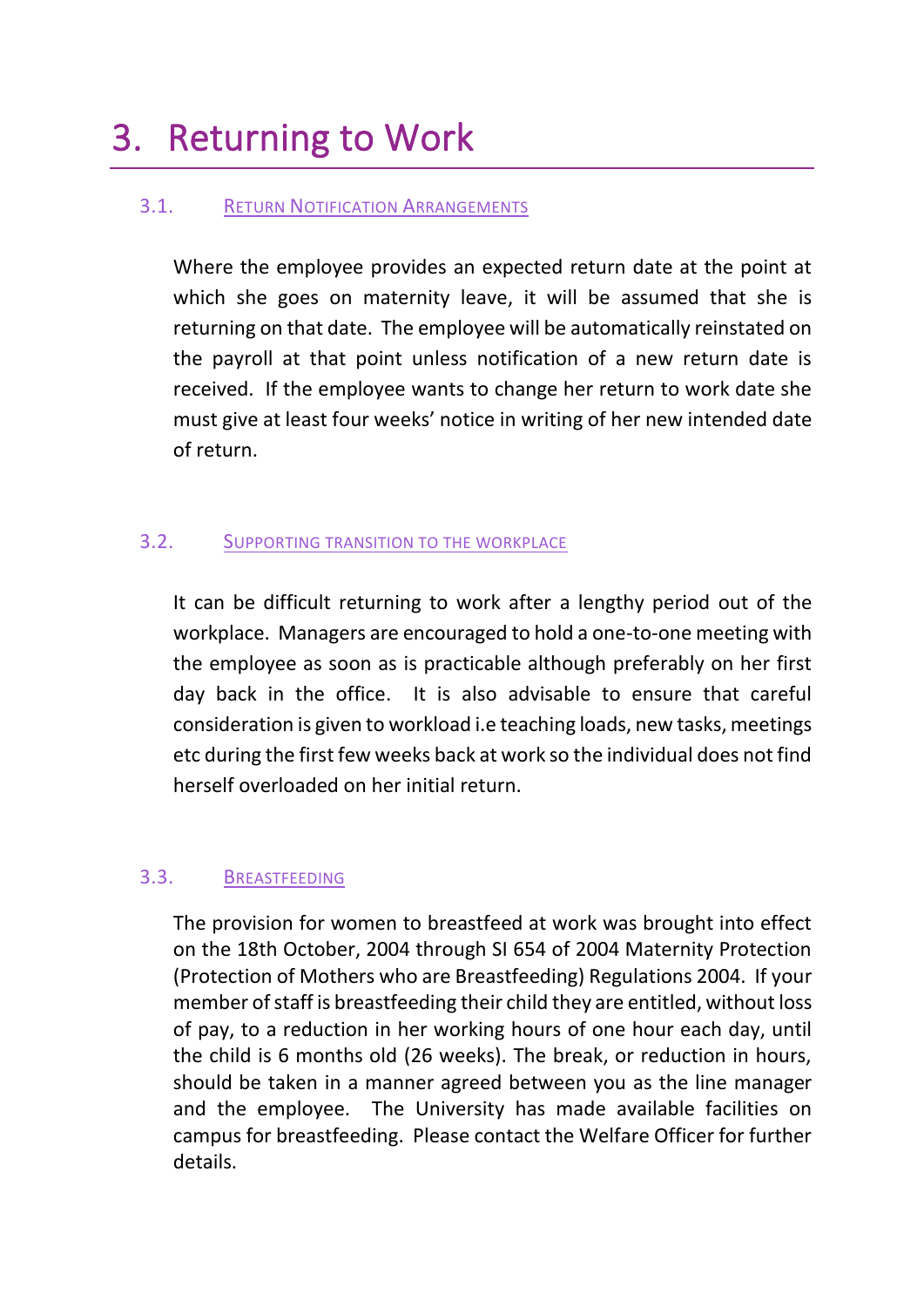# 4. Supports for Parents at work

#### 4.1 MATERNITY CONNECTIONS

Maternity connections is an informal initiative set up by the Equality and Welfare teams in HR that enables members of staff to directly contact volunteer members of staff with experience of pregnancy at work, maternity leave and life as a working parent for support and advise. The scheme is open to all members of staff. For more information on this scheme please see the HR Website.

#### **4.2 MATERNITY COACHING SERVICE**

The university is offering a Maternity Coaching Service which provides coaching for women before, during and after maternity leave. The coaching is delivered through one hour sessions, providing employees with the opportunity to discuss work/life balance, set professional and personal goals and identify the priority changes that may arise following the birth of their child.

#### 4.3 PARKING

Pregnant women in the 28<sup>th</sup> week of pregnancy can apply for a parking permit to avail of car-pooling reserved spaces. To request a permit, please contact the Capital Projects Office, Buildings & Estates, at Ph: (021) 4902504. You will need to provide a copy of a doctor's medical certificate confirming the week of pregnancy. Any other accommodation for pregnant staff in relation to parking will be addressed and you can contact Buildings & Estates directly to discuss this further.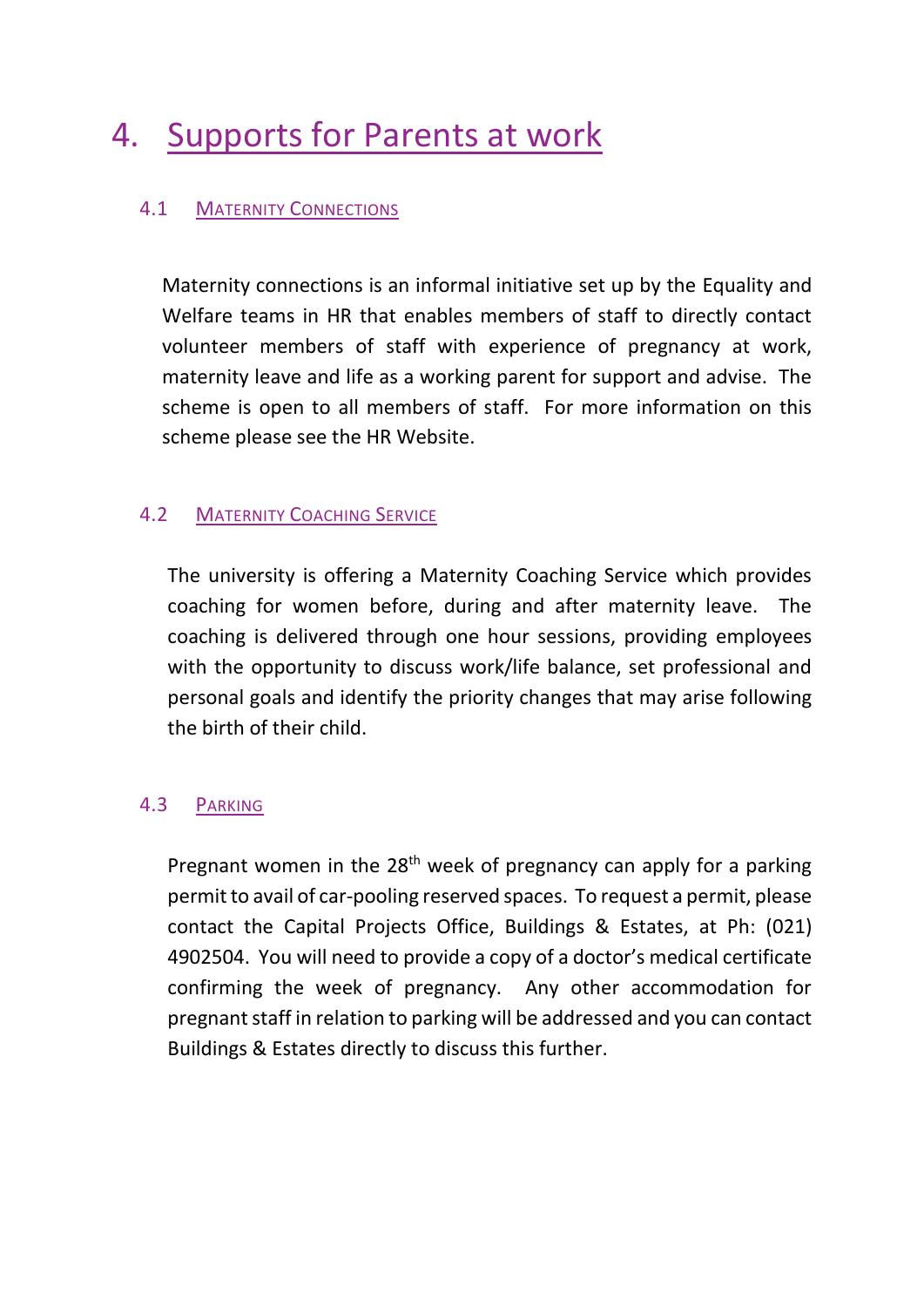#### 4.4 MENTORING

Mentoring is a powerful personal development and empowerment tool. It is a partnership between two people normally working in a similar field but not within the same Unit. It is a mutually beneficial learning exchange of perspectives and informal knowledge. Mentoring relationships are goal-oriented and based upon mutual trust and respect.

Mentoring is an effective way of helping people to:

- reflect on their current roles and identify areas for personal and professional development, to enable them deliver to their potential in their role,
- progress in their careers,
- assimilate into their surroundings and new position (for new staff) or new role (for existing staff) ,
- achieve a greater work life balance.

#### 4.5 UNIVERSITY CRÈCHE

Crèche Cois Laoi provides the highest quality childcare for the children of staff and students of UCC. It is a safe, loving and accepting environment, within which, each child is supported in developing their full potential at their own pace, and where self-respect and respect for others is consistently promoted. Crèche Cois Laoi is a center of excellence providing focused, integrated services.. The caring staff encourage children to express themselves freely and spontaneously, and promote enthusiasm for learning. Children, parents and staff regard the facility as an extension of the home. The service is equal for all and positive interactions are encouraged between all parties.

#### 4.6 RETURNERS SCHEME FOR ACADEMIC STAFF

The University has introduced a returners scheme to support academic staff across all colleges in re-establishing their academic and independent research careers on return from maternity or adoptive leave.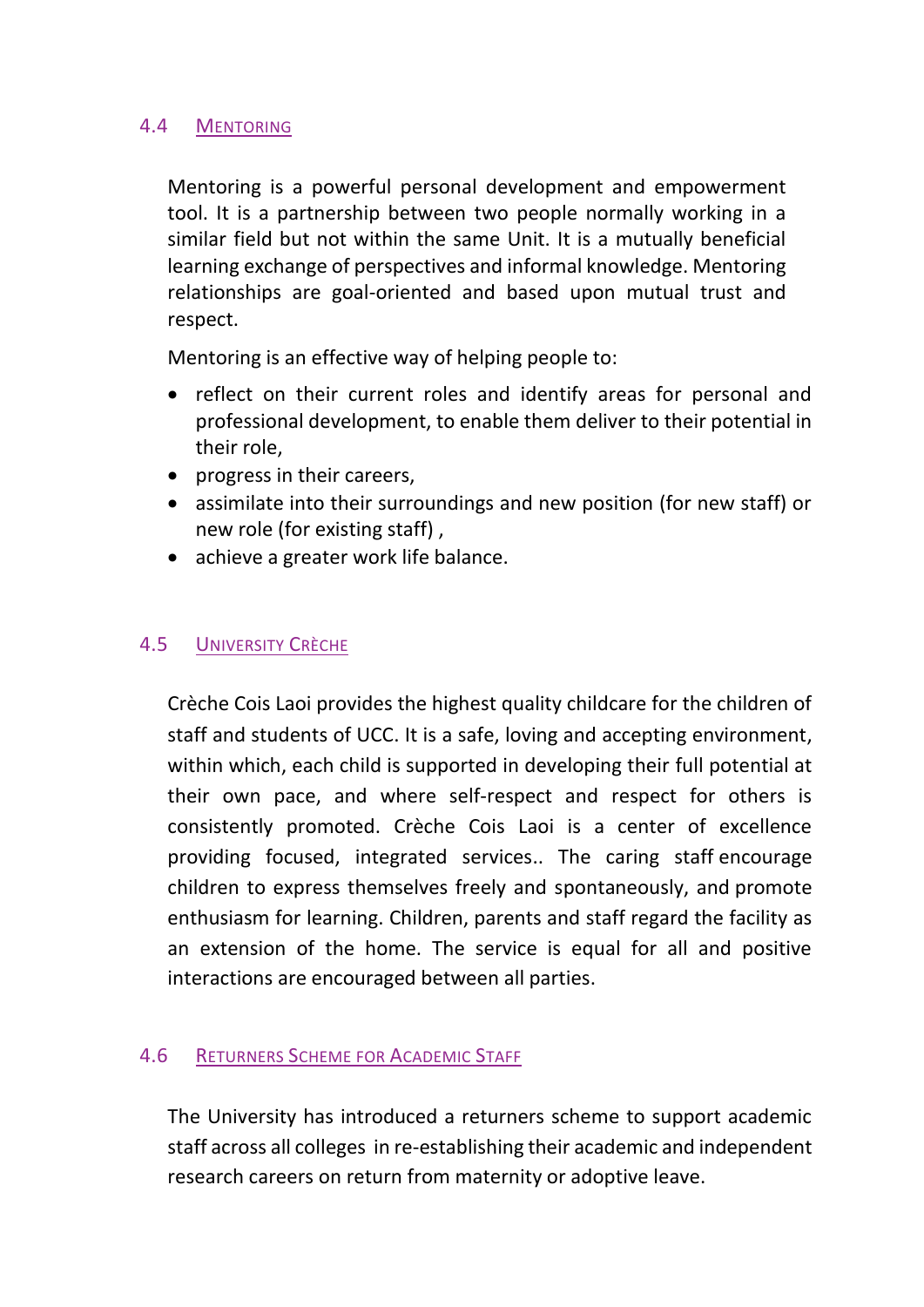Commencing in September 2017, the scheme is available to facilitate academic staff returning from maternity/adoptive leave. The University covers the cost of a grant of up to  $£5,000$  to enable staff to get their academic and research career back on track.

#### <https://www.ucc.ie/en/hr/policies/family/returners/>

Independent of this scheme Heads of Schools/Units should engage with returning staff members to discuss how best they can be supported during the initial return to work period. It is within the remit of each school to agree local level arrangements.

#### 4.7 WORK AND FAMILY INITIATIVES

There are multiple support services available on campus to assist with positive wellbeing. They are offered to staff to help meet their personal and professional goals and for additional assistance during life's planned and unplanned challenges. UCC is committed to enhancing staff welfare and positive wellbeing in the University and a wellbeing plan has been prepared to underline that commitment. The activities identified will benefit staff by improving the quality of the workplace experience. The plan will also help to improve staff engagement thus enabling schools and departments to flourish and achieve their full potential. For further information please visit the HR website.

#### 4.8 FLEXIBLE WORKING

Flexible working and Flexi-time are terms used to describe a wide range of working styles that differ from the traditional nine-to-five full-time job. UCC accommodates a range of such schemes including, but not limited to EA/SEA flexible working scheme, Job Sharing, change of working hours, part-time working or working term time only.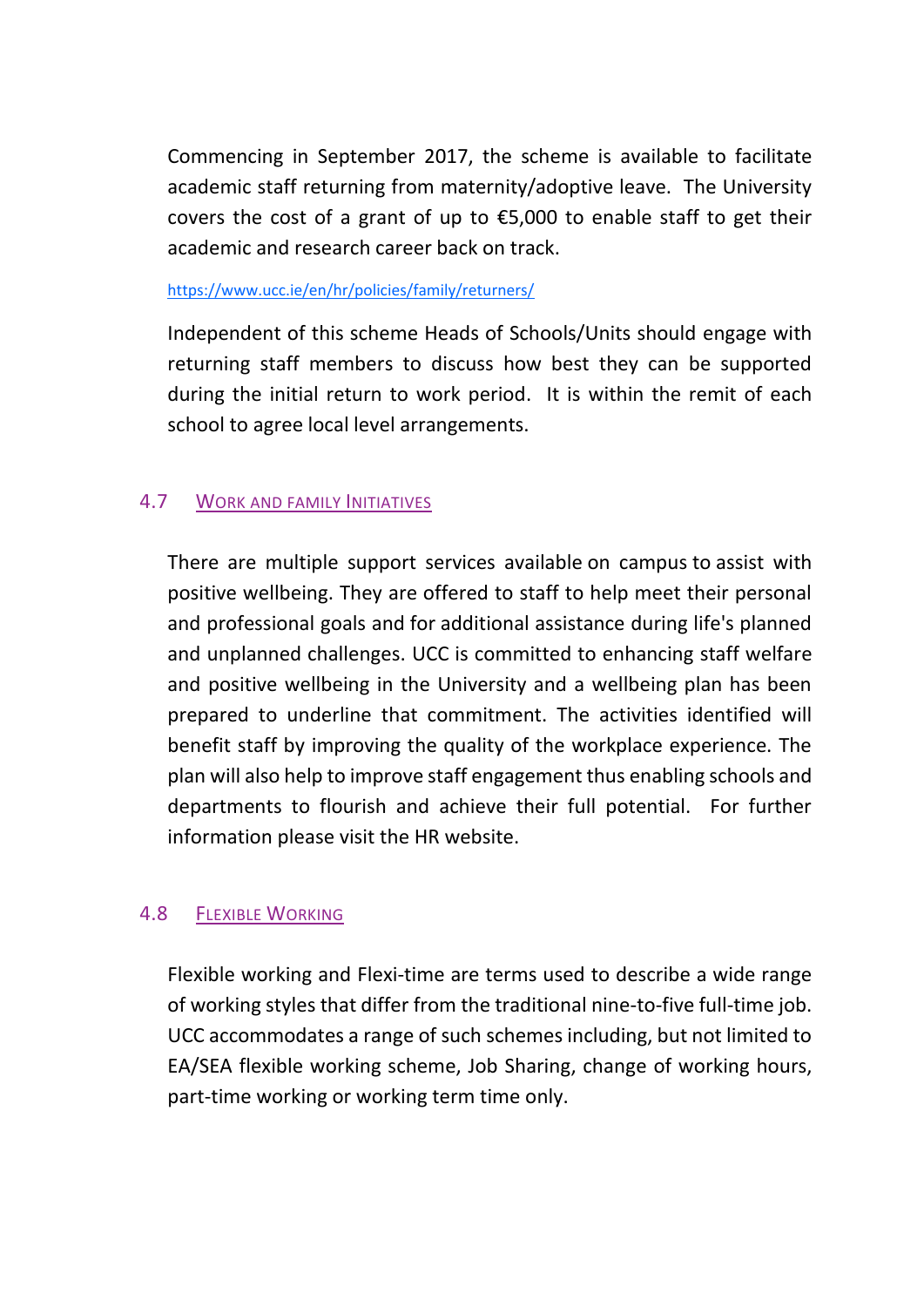Flexible working is not an automatic right and requests can be refused if there is a clear business reason for doing so. If a flexi leave arrangement is being requested by your staff member you need to have a conversation together to explore possible options that may be available. You may also discuss this with your HR Business Manager.

#### 4.9 CARER'S LEAVE

Carer's Leave is unpaid leave from work to allow staff to provide full-time care and attention to a care recipient who needs continual supervision and frequent assistance throughout the day in connection with normal bodily functions or, need continual supervision in order to avoid danger to themselves. Carer's Leave is unpaid leave up to a maximum of 104 weeks per qualifying relevant person. The minimum statutory entitlement that may be taken in one period is 13 weeks. For more information see the Carer's Leave Policy.

#### 4.10 PARENTAL LEAVE

Parental Leave is a statutory right designed to enable staff that have at least one year's continuous service to spend more time with their children while keeping their employment open.

Under the Parental Leave Policy employees can apply for unpaid leave of up to 22 weeks per qualifying child (since  $1<sup>st</sup>$  September 2019) which can be taken in one continuous period **or** in 2 separate blocks of a minimum of 6 weeks. Leave can be taken in respect of a child up to 13 years of age (from 1st January 2015). Parental Leave will not be regarded as a break in service as the staff member will still remain employed during this time. For more information see the Parental Leave Policy.

#### 4.11 PATERNITY LEAVE

With effect from the  $1<sup>st</sup>$  September 2016, university staff are entitled to revised Paternity Leave Entitlements of a period of two consecutive weeks paid leave to a relevant parent on the birth/adoption of a child, where the